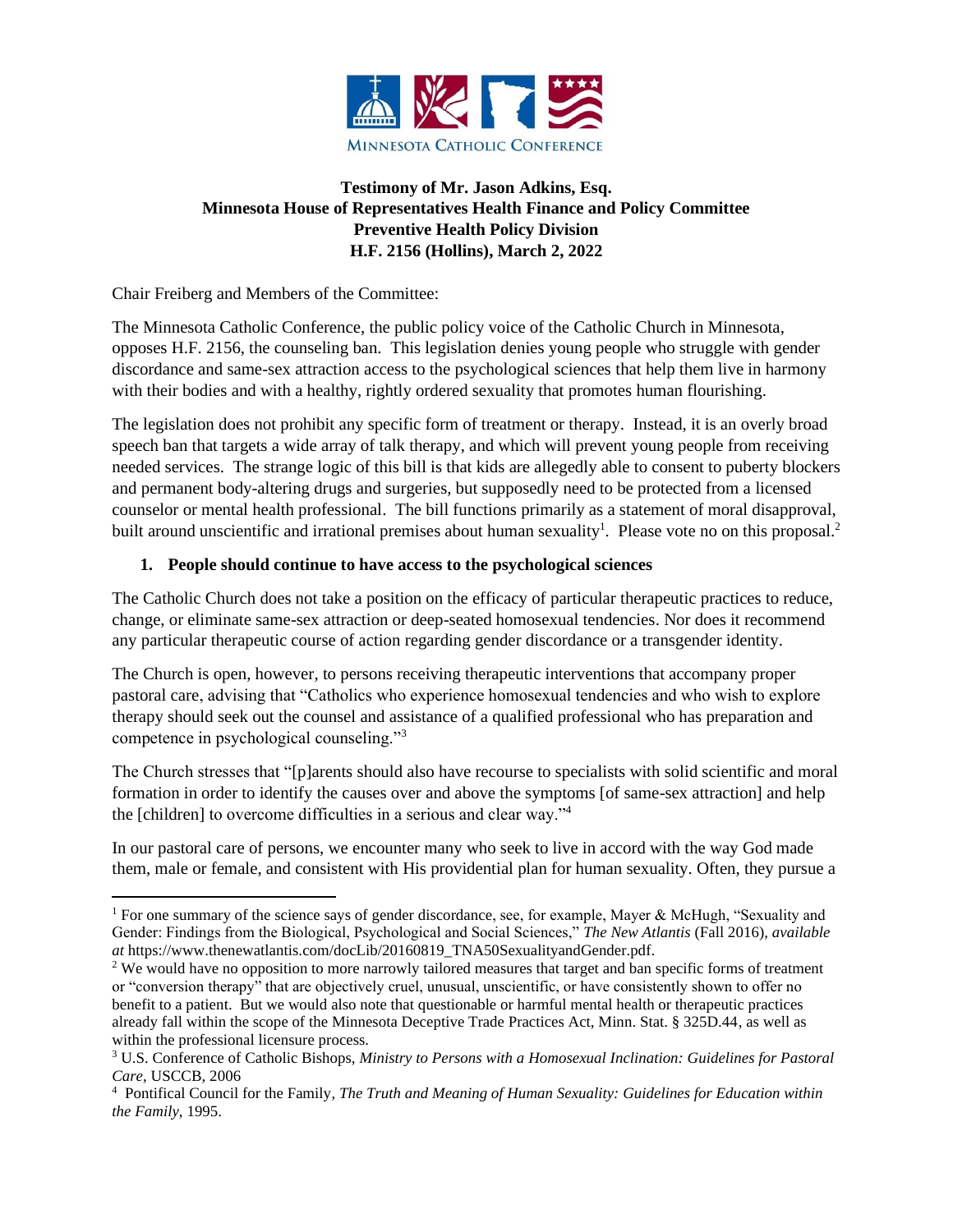## **RE: Testimony in Opposition to H.F. 2156 (Hollins) Page 2 of 3**

combination of spiritual and secular resources to give them hope and healing, and they should continue to have the freedom to do so, consistent with sound professional practice. We speak on their behalf today, as well as on behalf of the counselors and therapists who wish to serve them and who operate consistent with Christian anthropology.

### **2. The counseling ban inhibits the mental healthcare of those who seek therapy**

Mental health professionals with who we work note that same-sex attraction and gender discordance can, among other things, be the symptomatic result of childhood trauma. Sometimes, addressing and working to heal the underlying trauma requires speaking to matters of sexual identity. Similarly, those experiencing gender discordance or same-sex attraction may have other psychological problems or show a lack of psychosexual maturity that requires attention and treatment.

Consider one very realistic hypothetical: A child may enter a counseling setting having already reached a conclusion about sexual orientation or gender identity with little or inaccurate information. For example, a boy may conclude that, because he does not fit within unproductive gender stereotypes (i.e., he may like the color pink, ponies, and baking), he is actually a girl. The child has come to a very serious and potentially life-altering conclusion without a deeper understanding about stereotypes and sexuality. Minors, in most instances, are simply unequipped to make these judgments without the assistance of competent adults.

Whatever one's views on sexual orientation or gender identity, foreclosing a therapist from having a conversation with a minor about psychosexual development is a disservice to the child, and undermines the idea that there is real choice involved. Providers are being handcuffed for reasons that may not be about science or ethics.

If a professional fears that any discussion of gender discordance or same-sex attraction could lead to their punishment and loss of licensure, they will avoid altogether serving certain types of clients and patients who seek their assistance. In that case, the patient is left unserved, and is instead given no option other than to continue to live with unwanted same-sex attraction, or, in the case of gender discordance, to be funneled into "gender affirming" medicine involving spurious, and often permanent, modes of treatment that have not shown to foster long-term psychological well-being. Even prominent practitioners of gender medicine have stated that it is often abused.<sup>5</sup>

In fact, there is a curious irony to this legislation, namely, that actual conversion therapy, so-called "gender medicine"—an industry alliance of doctors, activists, and pharmaceutical companies—continues to grow exponentially despite gender transitioning having little to no evidence of success in relieving gender discordance.<sup>6</sup> It is built around a worldview of personal autonomy instead of sound science.<sup>7</sup>

memo.aspx?proposed=N&NCAId=282&bc=ACAAAAAAQAAA&

<sup>5</sup> Abigail Shrier, "Top Trans Doctors Blow the Whistle on Sloppy Care," *Common Sense Substack*, Oct. 4, 2021, available at https://bariweiss.substack.com/p/top-trans-doctors-blow-the-whistle?s=r

<sup>6</sup> United States Department of Health Centers for Medicare and Medicaid Services, "Gender Dysphoria and Gender Reassignment Surgery," Aug. 20, 2016 (noting that "the four best designed and conducted studies that assessed quality of life before and after surgery using validated (albeit non-specific) psychometric studies did not demonstrate clinically significant changes or differences in psychometric test results after GRS [gender reassignment surgery]") *available at* https://www.cms.gov/medicare-coverage-database/view/ncacal-decision-

<sup>7</sup> Andrew Long Chu, "My new vagina won't make me happy: and it shouldn't have to," *N.Y. Times*, Nov. 24, 2018, *available at* https://www.nytimes.com/2018/11/24/opinion/sunday/vaginoplasty-transgender-medicine.html